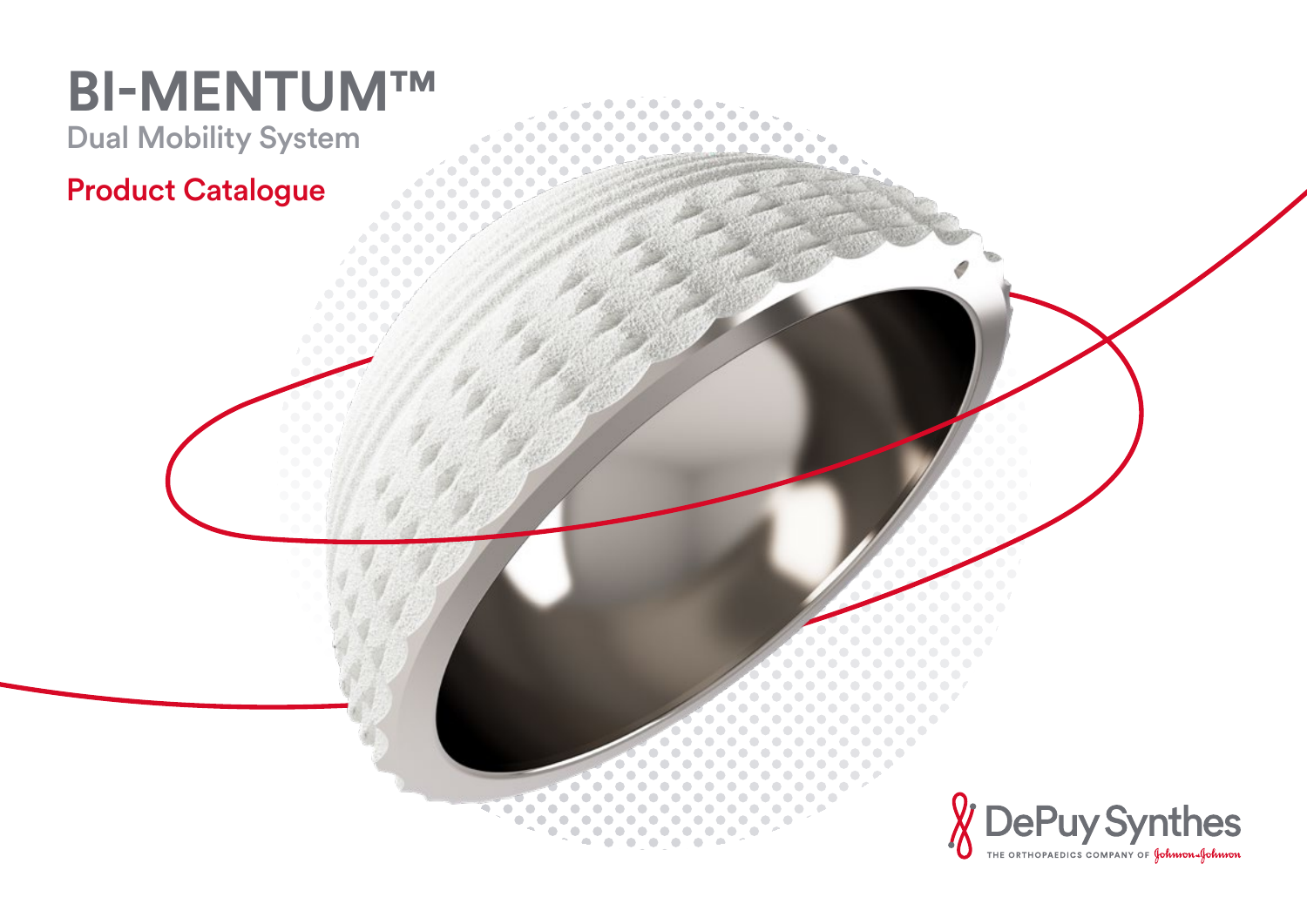# Introduction

## **Cups**



### **Press-Fit Cup**

Stainless steel cup with a plasma-sprayed titanium (150 +/- 30μm) and hydroxyapatite (70 +/-20μm) coating.



**Plus Cup** A 3-point anchoring system includes a flange bent over the acetabulum rim and fixed with a cortical screw and 2 impacted anchoring pegs in the base of the acetabulum used for additional fixation



### **Revision Cup**

An obturator hook, 2 Flanges bent over the acetabulum rim and fixed with 4 cortical screws and 2 impacted anchoring pegs in the base of the acetabulum used for additional fixation



### **Cemented Cup**

Radial and annular grooves to enhance cemented fixation. Cemented cup can be used alone or in combination with the reinforcement plate.



### **Reinforcement Plates**

Designed in left & right side options with a cruciform shape with an obturator hook and ischial flange to be fixed with 4 cortical screws

# Fixation



### **Anchoring Pegs**

Alumina coated pegs are impacted into the ischium and the pubic bone to be used in combination with cortical screws to gain tripod fixation. The Plus & Revision cups have 2 pegs pre packed (8 mm x 14 mm)



### **Cortical Screws**

For fixation of flanges to acetabulum rim in the Plus cups, Revision cups and Reinforcement Plates

### **Obturator Hook**

For anatomical re-centering and provided additional mechanical support in the Revision cup



**Head Options** Metal heads 22.225 mm & 28 mm Ceramic heads 28 mm

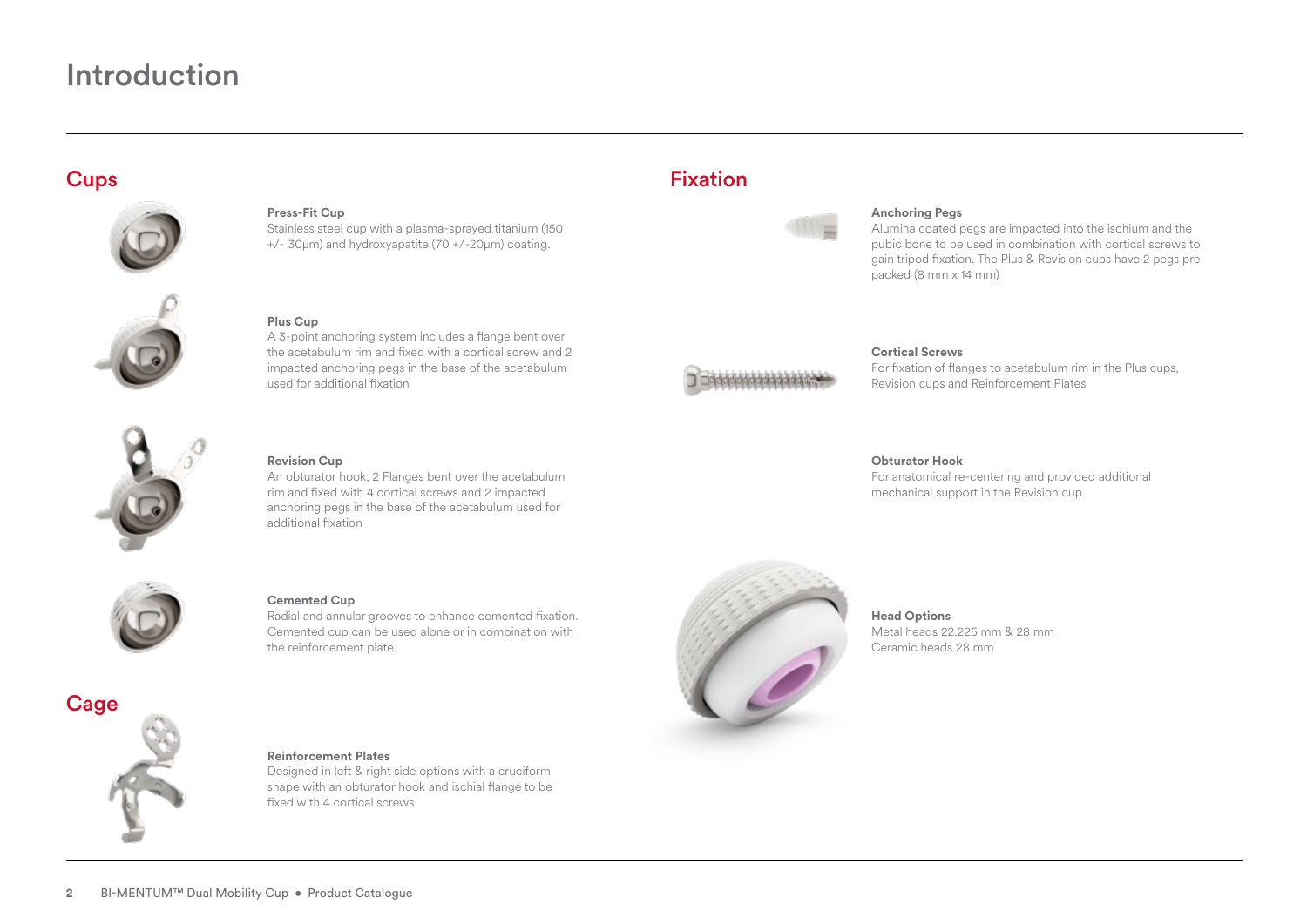### BI-MENTUM™ Cups

| Cup Size (mm)         | <b>Press-Fit</b>          | <b>Plus</b> | <b>Revision</b> | <b>Cemented</b> |  |  |
|-----------------------|---------------------------|-------------|-----------------|-----------------|--|--|
| 41 mm                 |                           | DS5050041   |                 |                 |  |  |
| 43 mm                 | DS45320043                | DS5050043   | DS45360043      | DS4901043       |  |  |
| 45 mm                 | DS45320045                | DS5050045   | DS45360045      | DS4901045       |  |  |
| 47 mm                 | DS45320047                | DS5050047   | DS45360047      | DS4901047       |  |  |
| 49 mm                 | DS45320049                | DS5050049   | DS45360049      | DS4901049       |  |  |
| 51 mm                 | DS45320051                | DS5050051   | DS45360051      | DS4901051       |  |  |
| $53 \text{ mm}$       | DS45320053                | DS5050053   | DS45360053      | DS4901053       |  |  |
| $55 \text{ mm}$       | DS45320055                | DS5050055   | DS45360055      | DS4901055       |  |  |
| 57 mm                 | DS45320057                | DS5050057   | DS45360057      | DS4901057       |  |  |
| 59 mm                 | DS45320059                | DS5050059   | DS45360059      | DS4901059       |  |  |
| 61 mm                 | DS45320061                | DS5050061   | DS45360061      | DS4901061       |  |  |
| 63 mm                 | DS45320063                | DS5050063   | DS45360063      | DS4901063       |  |  |
| 65 mm                 | DS45320065                | DS5050065   | DS45360065      |                 |  |  |
| 67 mm                 | DS45320067                | DS5050067   | DS45360067      |                 |  |  |
| $69$ mm               | DS45320069                | DS5050069   | DS45360069      |                 |  |  |
| <b>Trial cups</b>     | $DS800XX$ (XX = cup size) |             |                 |                 |  |  |
| Cup holder<br>adapter | $DS700XX$ (XX = cup size) |             |                 |                 |  |  |

### BI-MENTUM Reinforcement Plates

| Plate Size (mm)    | <b>Right Sided</b>                                                                                      | <b>Left Sided</b> |  |  |
|--------------------|---------------------------------------------------------------------------------------------------------|-------------------|--|--|
| 50 mm x 43 mm      | DS30005043                                                                                              | DS40005043        |  |  |
| 52 mm x 45 mm      | DS30005245                                                                                              | DS40005245        |  |  |
| 54 mm x 47 mm      | DS30005447                                                                                              | DS40005447        |  |  |
| 56 mm x 49 mm      | DS30005649                                                                                              | DS40005649        |  |  |
| 58 mm x 51 mm      | DS30005851                                                                                              | DS40005851        |  |  |
| 60 mm x 53 mm      | DS30006053                                                                                              | DS40006053        |  |  |
| <b>Trial plate</b> | DS200XXXX<br>(XXXX = Reinforcement plate size)<br>NOTE Trials are neutral.<br>(Not Right or Left sided) |                   |  |  |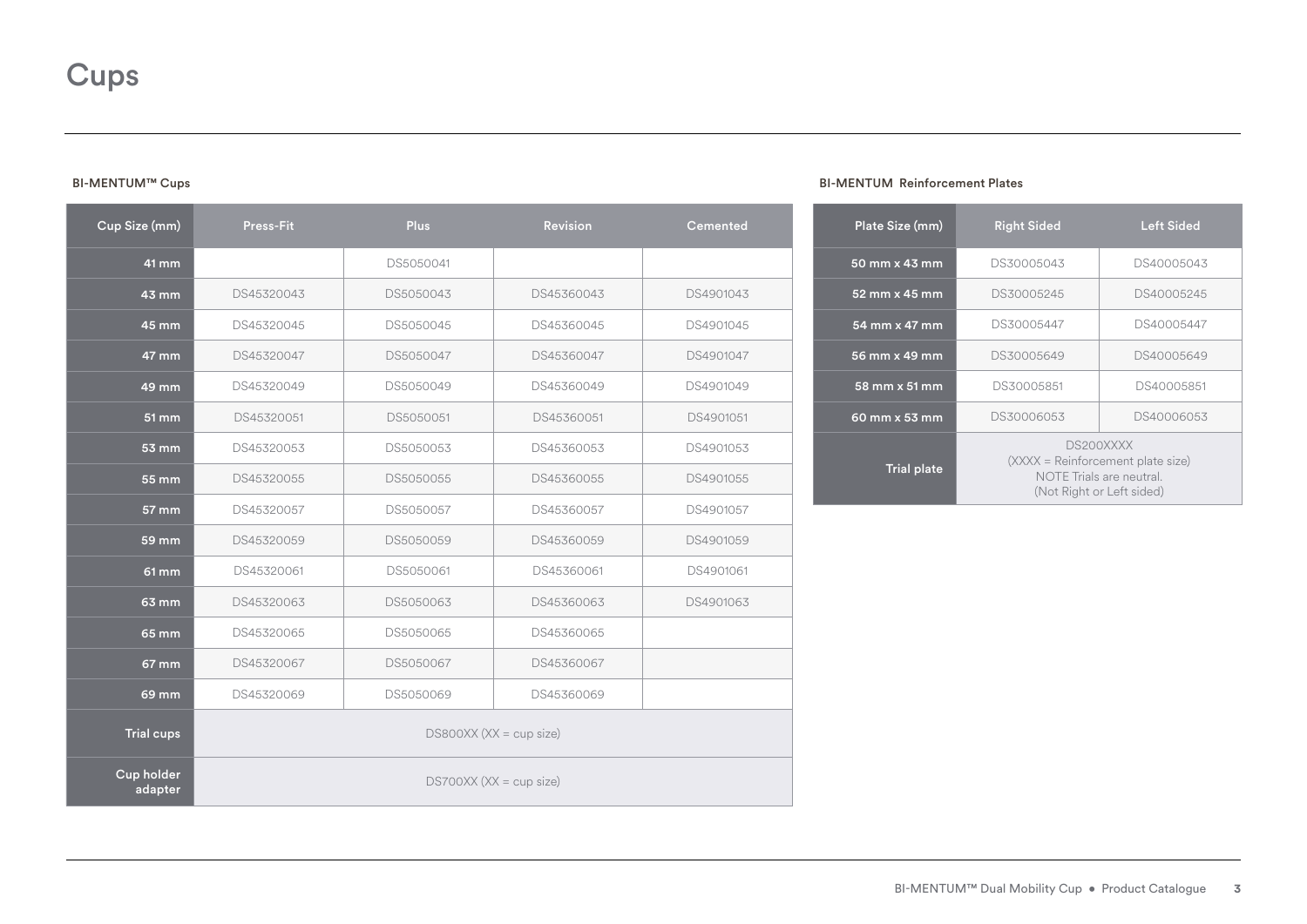# Quick Reference

| $\circledcirc$<br>Press-Fit Cup              |    | 43 | 45 | 47 | 49 | 51 | 53 | 55 | 57 | 59 | 61 | 63 | 65 | 67 | 69 |       |
|----------------------------------------------|----|----|----|----|----|----|----|----|----|----|----|----|----|----|----|-------|
| $\Omega$<br>$\bigcirc$<br>Plus Cup           | 41 | 43 | 45 | 47 | 49 | 51 | 53 | 55 | 57 | 59 | 61 | 63 | 65 | 67 | 69 |       |
| B<br>O<br><b>Revision Cup</b>                |    | 43 | 45 | 47 | 49 | 51 | 53 | 55 | 57 | 59 | 61 | 63 | 65 | 67 | 69 |       |
| $\bigodot$<br><b>Cemented Cup</b>            |    | 43 | 45 | 47 | 49 | 51 | 53 | 55 | 57 | 59 | 61 | 63 |    |    |    |       |
|                                              |    |    |    |    |    |    |    |    |    |    |    |    |    |    |    |       |
| $\frac{1}{2}$<br><b>Reinforcement Plates</b> |    |    |    |    |    | 50 | 52 | 54 | 56 | 58 | 60 |    |    |    |    | Left  |
|                                              |    |    |    |    |    | 50 | 52 | 54 | 56 | 58 | 60 |    |    |    |    | Right |
|                                              |    |    |    |    |    |    |    |    |    |    |    |    |    |    |    |       |
| <b>Liner 22.2</b><br>$\blacksquare$          | 41 | 43 | 45 | 47 | 49 | 51 | 53 | 55 | 57 | 59 | 61 | 63 | 65 | 67 | 69 |       |
| Liner 28                                     |    |    |    | 47 | 49 | 51 | 53 | 55 | 57 | 59 | 61 | 63 | 65 | 67 | 69 |       |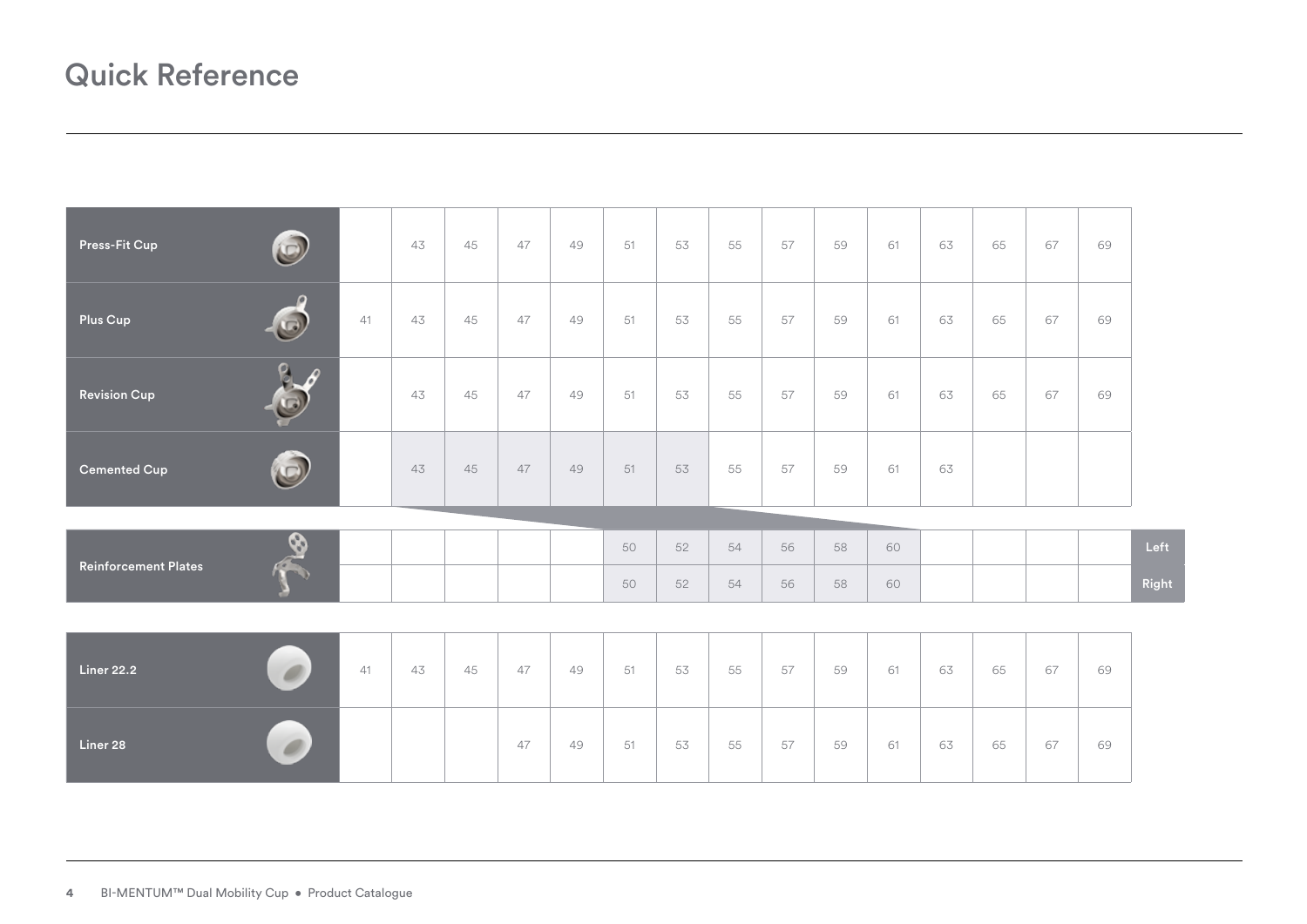### BI-MENTUM Liners

| Cup Size (mm)       | Liner for 22.2 mm                                                                                                            | Liner for 28 mm               |
|---------------------|------------------------------------------------------------------------------------------------------------------------------|-------------------------------|
| 41 mm               | DS10004122                                                                                                                   |                               |
| $43 \text{ mm}$     | DS10004322                                                                                                                   |                               |
| 45 mm               | DS10004522                                                                                                                   |                               |
| 47 mm               | DS10004722                                                                                                                   | DS10004728                    |
| 49 mm               | DS10004922                                                                                                                   | DS10004928                    |
| 51 mm               | DS10005122                                                                                                                   | DS10005128                    |
| 53 mm               | DS10005322                                                                                                                   | DS10005328                    |
| 55 mm               | DS10005522                                                                                                                   | DS10005528                    |
| $57 \, \text{mm}$   | DS10005722                                                                                                                   | DS10005728                    |
| 59 mm               | DS10005922                                                                                                                   | DS10005928                    |
| 61 mm               | DS10006122                                                                                                                   | DS10006128                    |
| 63 mm               | DS10006322                                                                                                                   | DS10006328                    |
| 65 mm               | DS10006522                                                                                                                   | DS10006528                    |
| 67 mm               | DS10006722                                                                                                                   | DS10006728                    |
| 69 mm               | DS10006922                                                                                                                   | DS10006928                    |
| <b>Trial liners</b> | DS900XXXX (XXXX = Liner size up to 45 mm)<br>DS9002222 (Trial liner adaptor) + DS900XX28 (XX<br>-liner size, 47 mm to 69 mm) | DS900XXXX (XXXX = Liner size) |

22.2 mm head PE Liner 28 mm head PE Liner

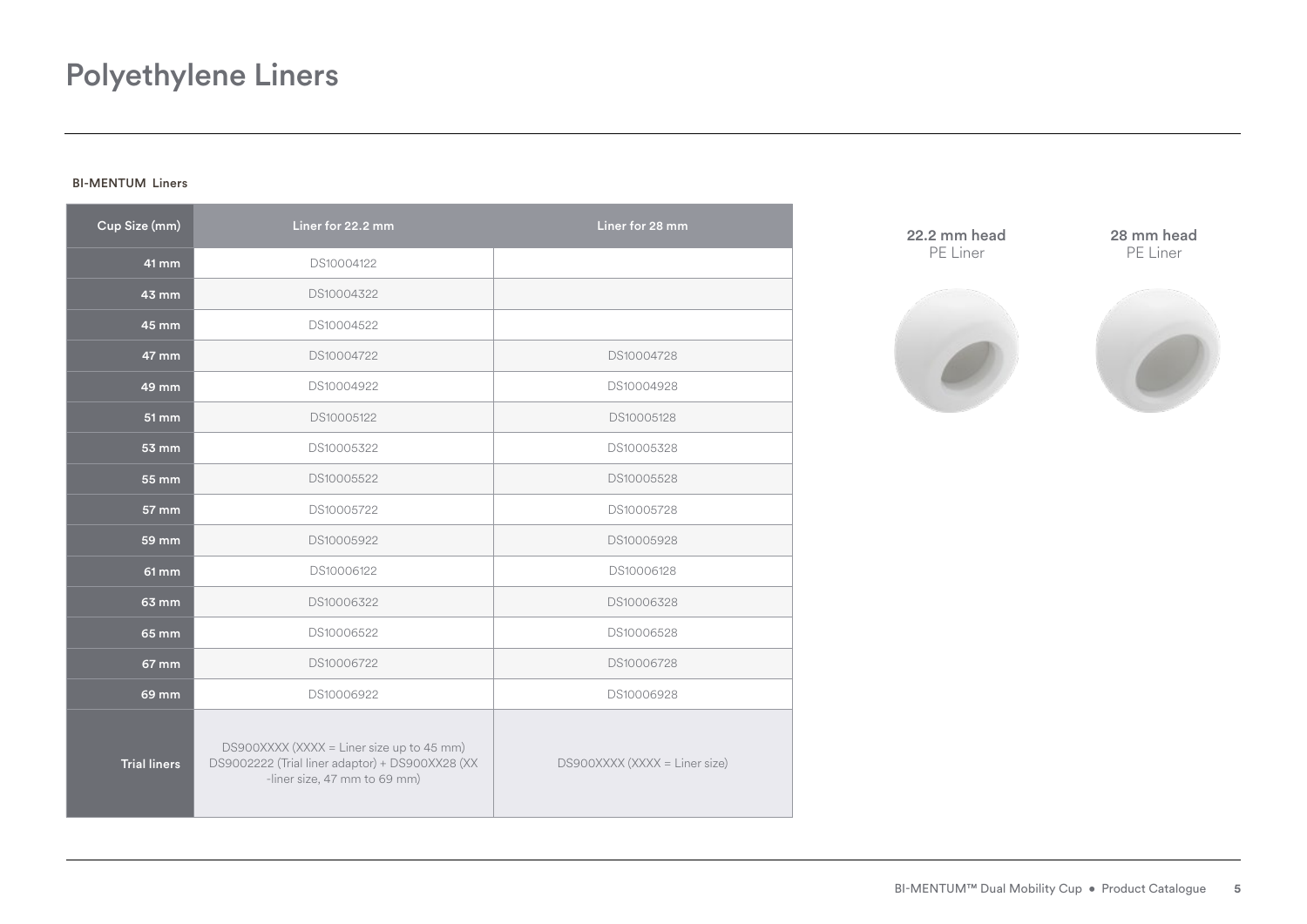# **Heads**



|  | <b>Metal Heads</b> |
|--|--------------------|
|--|--------------------|

ARTICUL/EZE™ 12/14 Metal Heads

| Head Size (mm)    | 22.225 mm   | $28$ mm     |
|-------------------|-------------|-------------|
| Neck Length +1.5  |             | 1365-11-500 |
| <b>Trial Head</b> |             | 2530-81-000 |
| Neck Length +4    | 1365-29-000 |             |
| <b>Trial Head</b> | 2530-69-000 |             |
| Neck Length +5    |             | 1365-12-500 |
| <b>Trial Head</b> |             | 2530-82-000 |
| Neck Length +7    | 1365-30-000 |             |
| <b>Trial Head</b> | 2530-70-000 |             |
| Neck Length +8.5  |             | 1365-13-500 |
| <b>Trial Head</b> |             | 2530-83-000 |

### Standard Metal Heads

| Head Size (mm)    | <b>28 mm</b>       |
|-------------------|--------------------|
| Neck Length +12   | $1365 - 14 - 000*$ |
| <b>Trial Head</b> | 2530-84-000        |

\* skirted





BIOLOX® *delta*

| Head Size (mm)    | $28 \text{ mm}$ | H  |
|-------------------|-----------------|----|
| Neck Length +1.5  | 1365-28-310     | Ne |
| <b>Trial Head</b> | 2530-81-000     |    |
| Neck Length +5    | 1365-28-320     |    |
| <b>Trial Head</b> | 2530-82-000     |    |
| Neck Length +8.5  | 1365-28-330     | Ne |
| <b>Trial Head</b> | 2530-83-000     |    |



| BIOLOX® delta TS Heads |  |  |  |
|------------------------|--|--|--|
|------------------------|--|--|--|

| Head Size (mm)    | $28 \,\mathrm{mm}$ |
|-------------------|--------------------|
| Neck Length +1.5  | 1365-28-710        |
| <b>Trial Head</b> | 2530-81-000        |
| Neck Length +5    | 1365-28-720        |
| <b>Trial Head</b> | 2530-82-000        |
| Neck Length +8.5  | 1365-28-730        |
| <b>Trial Head</b> | 2530-83-000        |

### **▲ Warning:** not compatible

BIOLOX® *delta* TS

ceramic revision 12/14 taper

| Head Size (mm)  | 28 mm       |
|-----------------|-------------|
| Neck Length +12 | 1365-28-740 |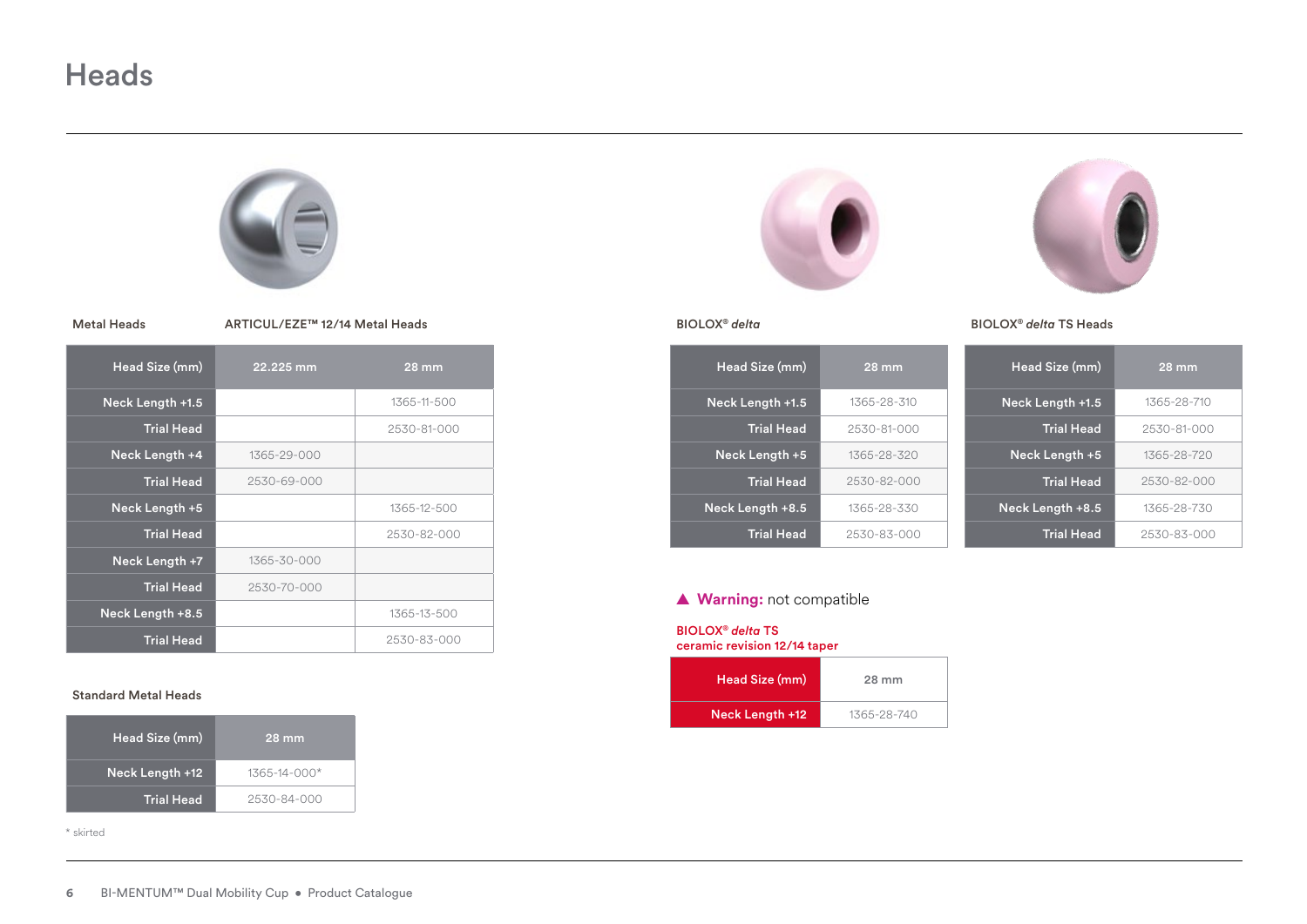# **DEMANAMARK**

### BI-MENTUM Bone Screws

| Length (mm)             |            |
|-------------------------|------------|
| 5.0 mm x 20 mm          | DS50000520 |
| 5.0 mm x 25 mm          | DS50000525 |
| 5.0 mm x 30 mm          | DS50000530 |
| $5.0$ mm $\times$ 35 mm | DS50000535 |
| 5.0 mm x 40 mm          | DS50000540 |
| 5.0 mm x 45 mm          | DS50000545 |
| $5.0$ mm $\times$ 50 mm | DS50000550 |
| 5.0 mm x 55 mm          | DS50000555 |
| 5.0 mm x 60 mm          | DS50000560 |
| 5.0 mm x 60 mm          | DS50000565 |
| 5.0 mm x 70 mm          | DS50000570 |